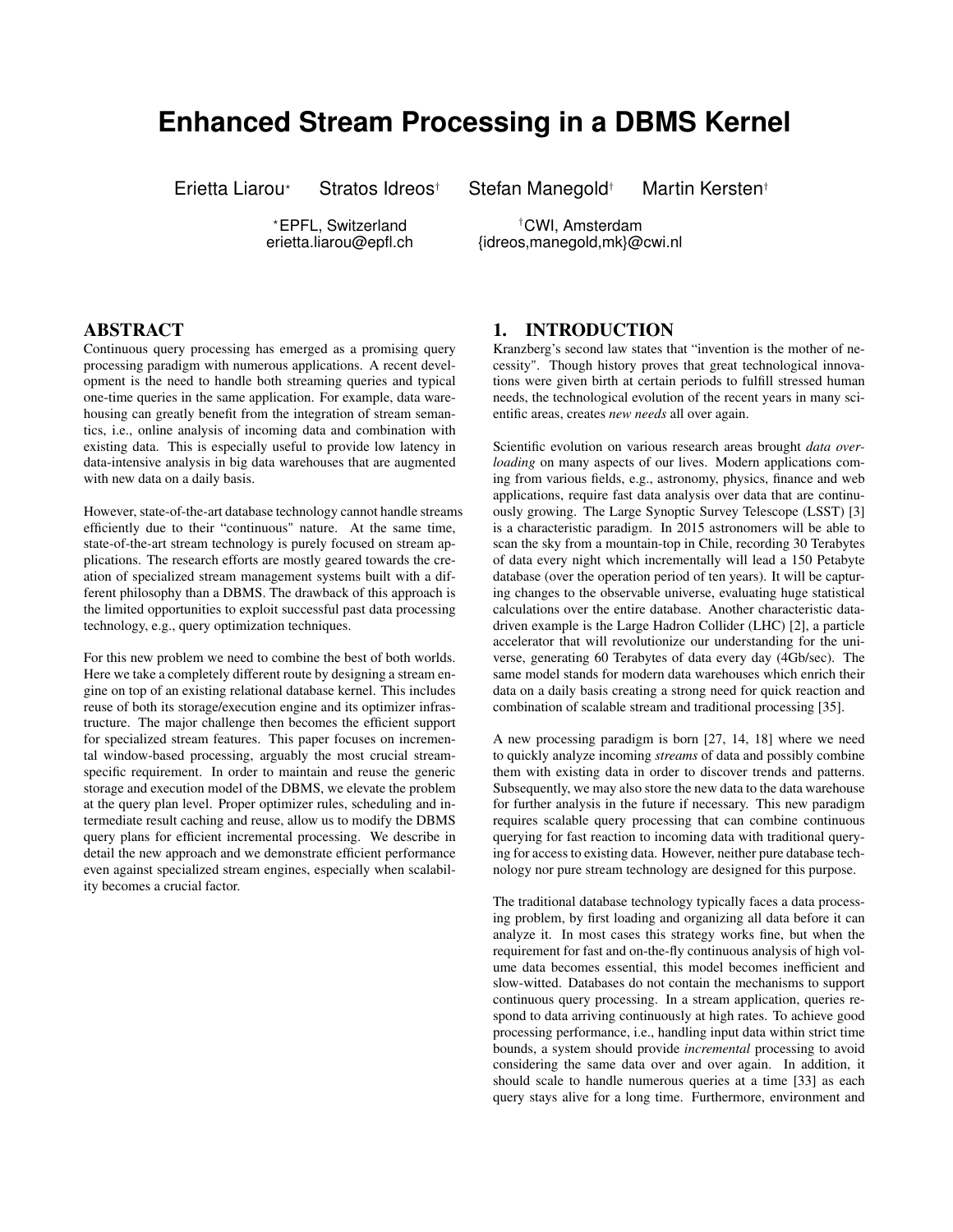workload changes call for adaptive processing strategies to achieve the best query response time. The hooks for building a continuous streaming application are not commonly available in *Database Management Systems*(*DBMS*) and thus the pioneering *Data Stream Management Systems* (*DSMS*) architects naturally designed systems from scratch giving birth to interesting novel ideas and system architectures [7, 8, 12, 13, 15, 20].

On the other hand, the current generation of data stream systems are purely specialized on query processing over streaming (temporary) data. By designing from scratch completely different architectures aimed at the specifics of streaming applications, very few of the existing techniques for relational databases were reused. This became more pressing as the stream applications demanded more database functionality and scalability, which called for more generic solutions. For this reason, [10] argues towards "mimicking" how traditional relational engines work by decoupling the storage management part from the query processing part in a stream engine towards a more generic system. A simple way to achieve processing integration of persistent and temporary data, is by externally connecting a stream engine with a *foreign-body* DBMS [5, 1, 11]. However, these are not scalable solutions for high volume data.

This way, a few efforts have emerged the last few years towards a complete integration of database and streaming technology [27, 14, 18]. The past years we are developing a system, named DataCell [27, 28], that integrates both streaming and database technologies in the most natural way; a fully functional stream engine is designed on top of an extensible DBMS kernel. The goal is to fully exploit the generic storage and execution engine as well as its complete optimizer stack. Stream processing then becomes primarily a query *scheduling* task, i.e., make the proper queries see the proper portion of stream data at the proper time. A positive side-effect is that our architecture supports SQL'03, which allows stream applications to exploit sophisticated query semantics.

Numerous research and technical questions immediately arise. The most prominent issues are the ability to provide specialized stream functionality and hindrances to guarantee real-time constraints for event handling. [27] illustrates the DataCell architecture and sets the research path and critical milestones.

Contributions. In this paper, we focus on the core of streaming applications, i.e., incremental stream processing and windowbased processing. Window queries form the prime programming paradigm in data streams, i.e., we break an initially unbounded stream into pieces and continuously produce results using a *focus window* as a peephole on the data content passing by. Successively considered windows may overlap significantly as the focus window *slides* over the stream. It is the cornerstone in the design of stream engines and typically specialized operators are designed to avoid work when part of the data falls outside the focus window. Most relational operators underlying traditional DBMSs *cannot* operate incrementally without a major overhaul of their implementation. Here, we show that efficient incremental stream processing is, however, possible in a DBMS kernel handling the problem *at the query plan and scheduling level*. For this to be realized the relational query plans are transformed in such a way that the stream is broken into pieces and different portions of the plan are assigned to different portions of the focus window data. DataCell takes care that this "partitioning" happens in such a way that we can exploit past computation during future windows. As the window slides, the stream data also "slides" within the continuous query plan.



Figure 1: The DataCell Architecture

We discuss in detail our design of the DataCell prototype, which is based on the open-source column-store MonetDB. In particular, we illustrate the methods to extend the optimizer with the ability to create and rewrite them into incremental plans. A detailed experimental analysis demonstrates that DataCell supports efficient incremental processing, comparable to a specialized stream engine or even better in terms of scalability.

Outline. The remainder of this paper is organized as follows. Section 2 provides the necessary background. Section 3 discusses in detail how we achieve efficient incremental processing in DataCell followed by an experimental analysis in Section 4. Section 5 briefly discusses related work while Sections 6 and 7 discuss future work and conclude the paper.

### 2. BACKGROUND

A Column-oriented DBMS. MonetDB is a full-fledged columnstore engine. Every relational table is represented as a collection of *Binary Association Tables* (*BATs*), one for each attribute. Advanced column-stores process one column at a time, using *late* tuple reconstruction, discussed in, e.g., [4, 23]. Intermediates are also in column format. This allows the engine to exploit CPU- and cache-optimized vector-like operator implementations throughout the whole query evaluation, using an efficient bulk processing model instead of the typical tuple-at-a-time volcano approach. This way, a select operator for example, operates on a single column, filtering the qualifying values and producing an intermediate that holds their tuple IDs. This intermediate can then be used to retrieve the necessary values from a different column for further actions, e.g., aggregations, further filtering, etc. The key point is that in DataCell these intermediates can be exploited for flexible incremental processing strategies, i.e., we can selectively keep around the proper intermediates at the proper places of a plan for efficient future reuse.

DataCell. DataCell [27] is positioned between the SQL compiler/ optimizer and the DBMS kernel. The SQL compiler is extended with a few orthogonal language constructs to recognize and process continuous queries. The query plan as generated by the SQL optimizer is rewritten to a continuous query plan and handed over to the DataCell scheduler. In turn, the scheduler handles the execution of the plan.

Figure 1 shows a DataCell instance. It contains *receptors* and *emitters*, i.e., a set of separate processes per stream and per client, respectively, to listen for new data and to deliver results. They form the edges of the architecture and the bridges to the outside world, e.g., to sensor drivers.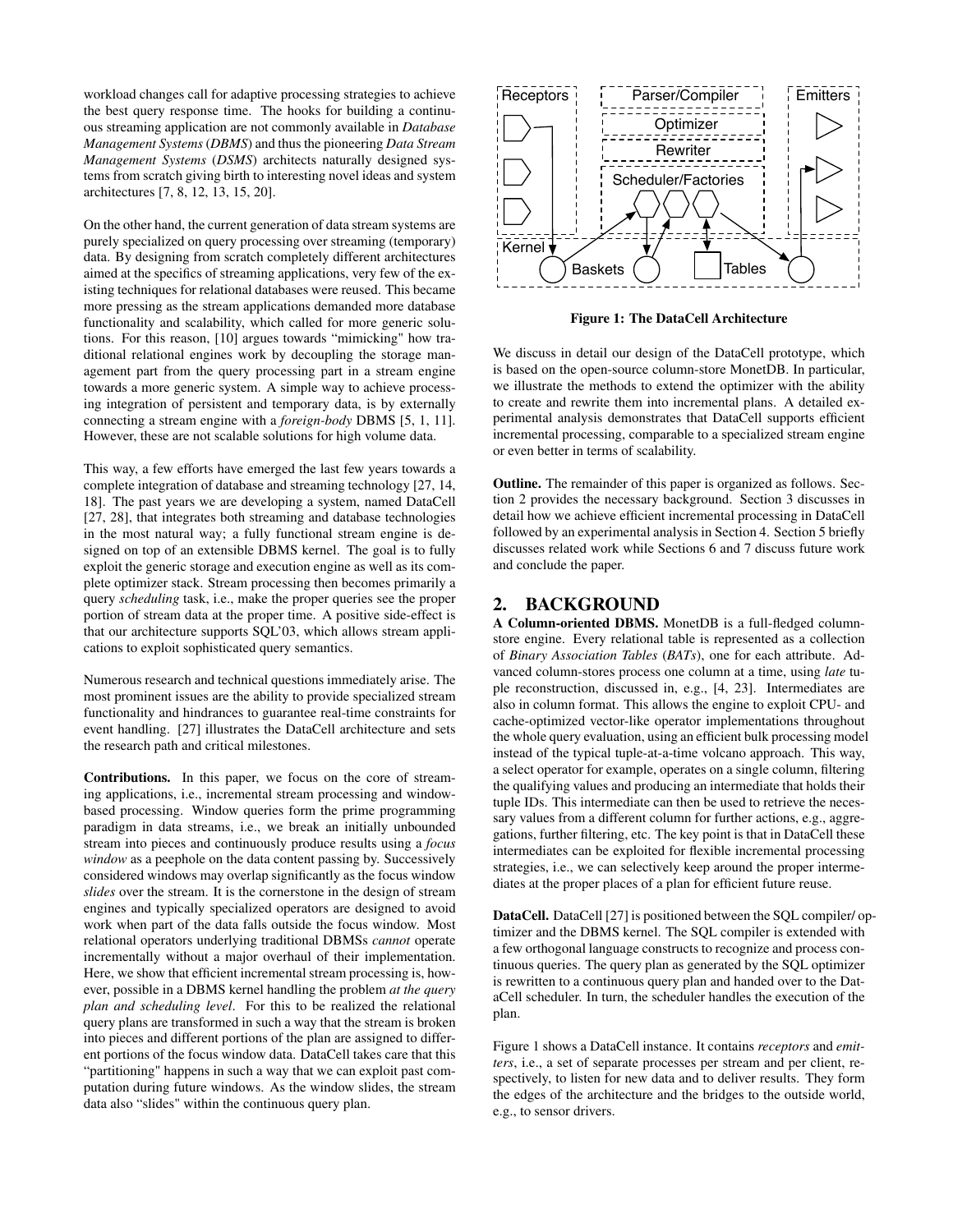The key idea is that when an event stream enters the system via a receptor, stream tuples are immediately stored in a lightweight table, called *basket*. By collecting event tuples into baskets, DataCell can evaluate the continuous queries over the baskets as if they were normal one-time queries and thus it can reuse any kind of algorithm and optimization designed for a DBMS. Once a tuple has been seen by all relevant queries/operators, it is *dropped* from its basket.

Continuous query plans are represented by *factories*, i.e., a kind of co-routine, whose semantics are extended to align with table producing SQL functions. Each factory encloses a (partial) query plan and produces a partial result at each call. For this, a factory continuously reads data from the input baskets, evaluates its query plan and creates a result set, which it then places in its output baskets. The factory remains active as long as the continuous query remains in the system, and it is always alert to consume incoming stream data when they arrive.

The execution of the factories is orchestrated by the DataCell scheduler, which implements a Petri-net model [30]. The firing condition is aligned to arrival of events; once there are tuples that may be relevant to a waiting query, we trigger its evaluation. Furthermore, the scheduler manages the time constraints attached to event handling, which leads to possibly delaying events in their baskets for some time. One important merit of the architecture, is the natural integration of baskets and tables within the same processing fabric. As we show in Figure 1, a single factory can interact both with tables and baskets. In this way, we can naturally support queries interweaving the basic components of both processing models.

By introducing the baskets, the factories and the scheduler, our architecture becomes able to handle data streams sufficiently, without losing any database functionality. This is the natural first step that covers the gap between the two originally incompatible processing models. However, numerous research and technical questions immediately arise. The most prominent issues are the ability to provide specialized stream functionality and hindrances to guarantee real-time constraints for event handling. In addition, we need to cope with (and exploit) similarities between standing queries, in order to deal with high performance requirements.

Albeit a clean and simple approach, by introducing the baskets, the factories and the DataCell scheduler, and by exploiting a columnstore kernel optimized for modern hardware, DataCell is shown to perform extremely well, easily meeting the requirements of the Linear Road Benchmark in [27], without also losing any database functionality. In this paper, we focus on incremental processing for efficient and scalable window-based queries.

# 3. INCREMENTAL PROCESSING

Complete re-evaluation is the straightforward approach when it comes to continuous queries. The idea is simple; every time a window is complete, i.e., enough tuples have arrived, we compute the result over all tuples in the window. In fact, this is the way that any DBMS can support continuous query processing modulo the addition of certain scheduling and triggering mechanisms. In Data-Cell terms, this means that we let factories run every time we have enough new tuples for the window to slide and once the factory runs we remove all expired tuples from the baskets. For example, Algorithm 1 shows such a continuous re-evaluation query plan.

Although this could be sufficient for *tumbling* and *hopping* windows, i.e., windows that slide per one or more than a full window Algorithm 1 The factory for continuous re-evaluation of a tumbling window query that selects all values of attribute  $X$  in a range  $v_1-v_2$ .

- 1: input = basket.bind $(X)$
- 2: output = basket.bind $(Y)$
- 3: while true do
- 4: while input.size  $\lt$  windowsize do
- 5: suspend()
- 6: basket.lock(input)<br>7: basket.lock(output
- 7: basket.lock(output)<br>8:  $w = \text{basket.getL}$
- $w =$  basket.getLatest(input,windowsize)
- 9: result = algebra.select( $w$ ,v1,v2)
- 10: basket.delete(input,windowsize)
- 11: basket.append(output,result)
- 12: basket.unlock(input)
- 13: basket.unlock(output)
- 14: suspend()

size at a time, it is far from optimal when it comes to the more common and challenging case of *overlapping sliding* windows. The drawback is that we continuously process the same data over and over again, i.e., a given stream tuple  $t$  will be considered by the same query multiple times until the window slides enough for t to expire. For this, we need efficient incremental query processing, a feature missing from DBMSs.

Splitting Streams. Conceptually, DataCell achieves incremental processing by partitioning a window into  $n$  smaller parts, called *basic windows*. Each basic window is of equal size to the sliding step of the window and is processed separately. The resulting partial results are then *merged* to yield the complete window result.

Assume a window  $W_i = w_1, w_2, \dots, w_n$  split into *n* basic windows. After processing  $W_i$ , all windows after that can exploit past results. For example, for window  $W_{i+1} = w_2, w_3, \ldots, w_{n+1}$  only the last basic window  $w_{n+1}$  contains new tuples and needs to be processed, merging its result with the past partial results. This process continues as the window slides.

Operator-level Vs Plan-level Incremental Processing. The basic strategy described above is generally considered as the standard backbone idea in any effort to achieve incremental stream processing. It has been heavily adopted by researchers and has lead to the design of numerous specialized stream operators (stream joins, stream aggregates, etc.), e.g., [17, 19, 21, 25, 36, 26].

Stream engines provide radically different architectures than a DBMS by pushing the incremental logic all the way down to the operators. Here, in the context of DataCell we design and develop the incremental logic at the query plan level, leaving the lower level intact and thus being able to reuse the complete storage and execution engine of a DBMS kernel. The motivation is to inherit all the good properties of the DBMS regarding scalability and robustness in heavy workloads as demanded by nowadays stream applications. In addition, an architecture such as DataCell is perfectly applied in scenarios that need to tightly combine both stream and database query processing model.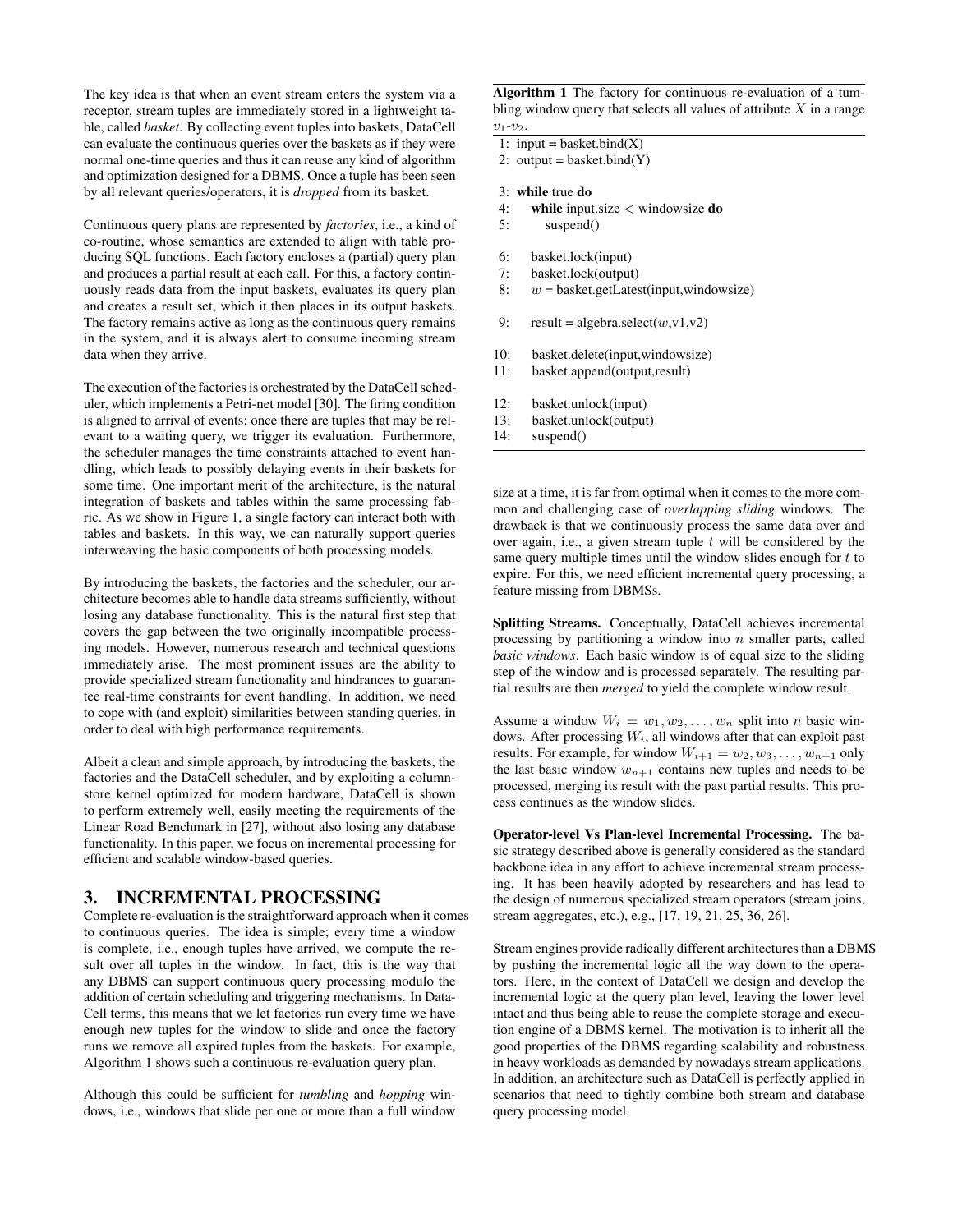Algorithm 2 The plan for incremental evaluation of a simple win-

|     | dow query that selects all values of attribute X in $(v_1-v_2)$ . |
|-----|-------------------------------------------------------------------|
|     | 1: input = basket.bind $(X)$                                      |
|     | 2: output = basket.bind $(Y)$                                     |
|     | 3: while input size $\lt$ windowsize do                           |
| 4:  | suspend()                                                         |
|     | 5: basket.lock(input)                                             |
|     | 6: basket.lock(output)                                            |
|     | 7: $w_1, w_2, \ldots, w_n$ = basket.split(input,n)                |
|     | 8: $res_1 = algebra.\text{select}(w_1, v_1, v_2)$                 |
|     | 9: $res_2$ = algebra.select(w <sub>2</sub> ,v1,v2)                |
| 10: |                                                                   |
|     | 11: $res_{n-1} = \text{algebra.select}(w_{n-1}, v1, v2)$          |
|     | 12: while true do                                                 |
| 13: | while input.size $\lt$ windowsize do                              |
| 14: | suspend()                                                         |
| 15: | basket.lock(input)                                                |
| 16: | basket.lock(output)                                               |
| 17: | $w_n$ = basket.getLatest(input,stepsize)                          |
| 18: | $res_n = algebra.\text{select}(w_n, v1, v2)$                      |
| 19: | result = algebra.concat( $res_1,res_2,,res_n$ )                   |
| 20: | $w_{exp} = w_1, w_1 = w_2, w_2 = w_3, \ldots, w_{n-1} = w_n$      |
| 21: | $res_1 = res_2, res_2 = res_3, \ldots, res_{n-1} = res_n$         |
| 22: | basket.delete(input, $w_{exp}$ )                                  |
| 23: | basket.append(output,result)                                      |
| 24: | basket.unlock(output)                                             |
| 25: | basket.unlock(input)                                              |

26: suspend()

The questions to answer then are the following.

1) How can we achieve this in a generic and automatic way?

2) How does it compare against state-of-the-art stream systems?

In this section, we will describe our design and implementation over the MonetDB system where we extended the optimizer to transform normal plans into incremental ones which a scheduler is responsible to trigger. In the next section, we will show the advantages of this approach over specialized stream engines as well as the possibilities to combine those two extremes.

Plan Rewriting. The key point is careful and generic query plan rewriting. DataCell takes as input the query plans that the SQL engine creates, leveraging the algebraic query optimization performed by the DBMS's query optimizer. Fully exploiting MonetDB's execution stack, the incremental plan generated by DataCell is handed back to MonetDB's optimizer stack for physical plan optimization.

To rewrite the original query plan into an incremental one, Data-Cell applies four basic transformations; 1) Split the input stream into n basic windows, 2) Process each (unprocessed) basic window separately, 3) Merge partial results, and 4) Slide to prepare for the next basic window. Figure 2 shows this procedure schematically. For the first window, we run part of the original plan for each basic window while intermediates are directed to the remainder of the plan to be merged and execute the rest of the operators. As the window slides we need to process only the new data avoiding to reaccess past basic windows (shown faded in Figure 2) and perform the proper merging with past intermediates. Achieving this for generic and complex SQL plans is everything but a trivial task.



Figure 2: Incremental processing at the query plan level

Thus, we begin with an over-simplified example shown in Algorithm 2 to better describe these concepts.

*Splitting.* The first time the query plan runs, it will split the first window into  $n$  basic windows (line 7). This task is in practice an almost zero cost operation and results in creating a number of views over the base input basket.

*Query Processing.* The next part is to run the actual query operators over each of the first  $n - 1$  basic windows (lines 8-11), calculating their partial results. While in general more complicated (as we will see later on), for this simple single-stream, single-operator query the task boils down to simply calling the select operator for each basic window. For more complex queries, we will see that only part of the plan runs on every single basic window, while there is another part of the incremental plan that runs on merged results.

*Basic Loop.* The plan then enters an infinite loop where it (a) runs the query plan for the last (latest) basic window and (b) merges all partial results to compose the complete window result. The first part (line 18) is equivalent to processing each of the first  $n - 1$ basic windows as discussed above. For the simple select query of our example, the second part can create the complete result by simply concatenating the  $n$  partial results (line 19). We will discuss later how to handle the merge in more complex cases.

*Transition Phase.* Subsequently, we start the preparation for processing the next window, i.e., for when enough future tuples will have arrived. Basically, this means that we first shift the basic windows forward by one, as indicated in line 20 for this example. Then, more importantly, we make the correct correlations between the remaining intermediate results. This transition (line 21) is derived from the previous one. In the current example, both transitions are aligned, but in the case of more complex queries, e.g., joins, we need more steps to identify transitions (to be discussed later).

*Intermediates Maintenance.* Maintaining and reusing the proper intermediates is of key importance. In our simple example, the intermediates we maintain are the results of each select operator which are to be reused in the next window as well. In general, a query plan may have hundreds or even thousands of operators. The DataCell plan rewriter maintains the proper intermediates by following the path of operators starting from each basic window to associate the proper intermediates with the proper basic window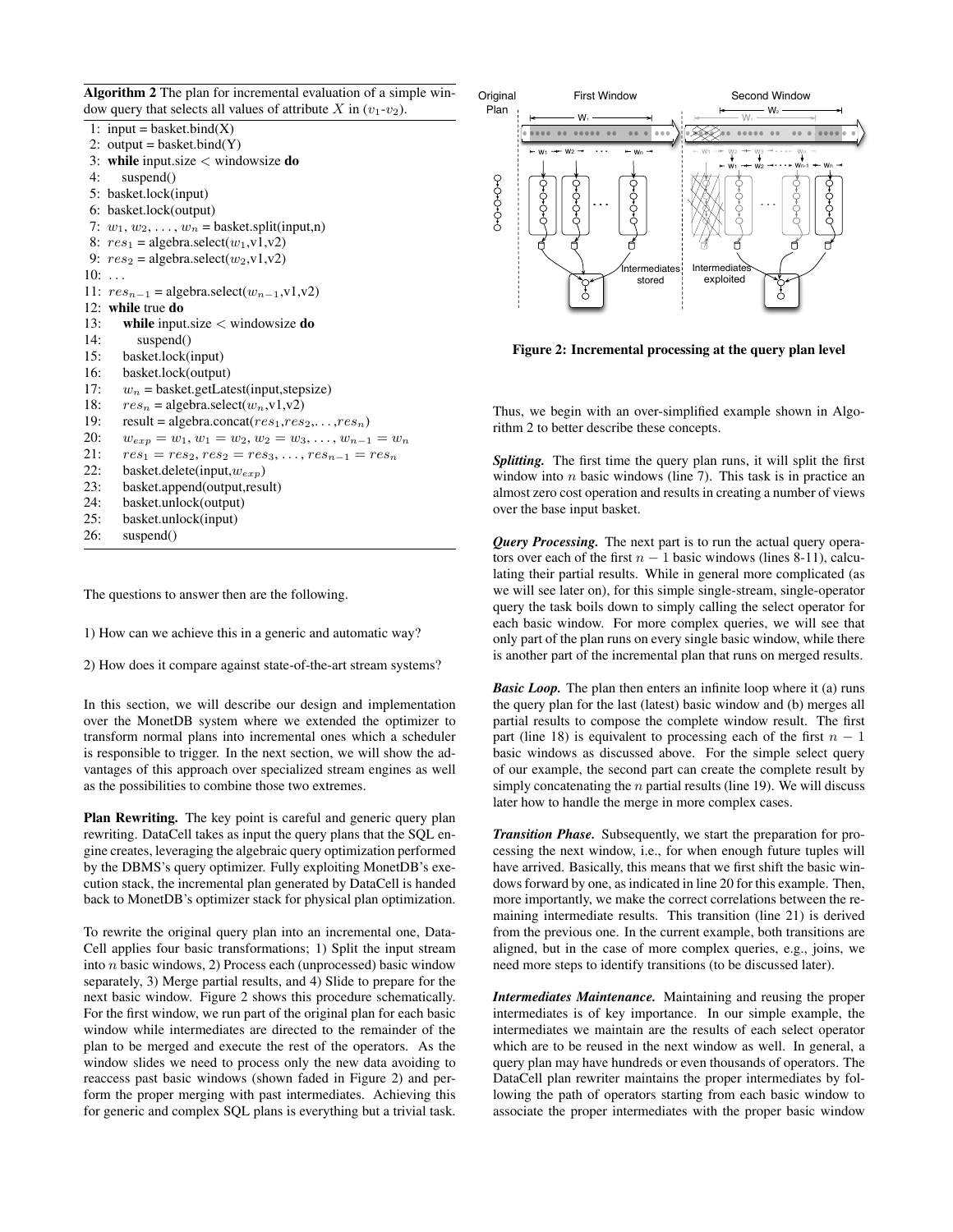such as to know (a) how to reuse an intermediate and (b) when to expire it. This becomes a big challenge especially in multi-stream queries where an intermediate from one stream may be combined with multiple intermediates from other streams, e.g., for join processing (we will see more complex examples later on).

*Continuous Processing.* The next step is to discard the old tuples that expire (line 22) and deliver the result to the output stream (line 23). After that, the plan *pauses* (line 26) and will be resumed by the scheduler only when new tuples have arrived. Lines 13-14 ensure that the plan then runs only once there are enough new tuples to fill a complete basic window.

*Discarding Input.* In simple cases, as in the given example, once the intermediate results of the individual basic windows are created, the original input tuples are no longer required. Hence, to reduce storage requirements we can discard all processed tuples from the input basket, even if they are not yet expired, keeping only the respective intermediate results for further processing. Extending Algorithm 2 for achieving this is straightforward. A caveat seen shortly is that there are cases, e.g., multi-stream matching operations like joins, where we cannot apply this optimization, as we need access the original input data until it expires.

Generic Plan Rewriting. When considering more complex queries and supporting the full power of SQL, the above plan rewriting goals are far from simple to achieve. How and when we split the input, how and when we merge partial results are delicate issues that depend on numerous parameters related to both the operator semantics for a given query plan and the input data distribution.

This way, our strategy of rewriting query plans becomes as follows. The DataCell plan rewriter takes as input the optimized query plan from the DB optimizer.

(1) The first step remains intact; it splits the input stream into  $n =$  $|W|/|w|$  disjoint pieces.

(2) In a greedy manner, it then consumes one operator of the target plan at a time. For each operator it decides whether it is sufficient to replicate the operator (once per basic window) or whether more actions need to be taken.

The goal is to *split the plan as deep as possible*, i.e., allow as much of the original plan operators to operate independently on each basic window. This gives maximum flexibility and eventually performance as it requires less post processing with every new slide of the window, i.e., less effort in merging partial results.

To ease the discussions towards a generic and dynamic plan rewriting strategy, we continue by giving a number of characteristic examples where different handling is needed than the simplistic directions we have seen before. Figure 3 will help in the course of this discussion. Note, that we show only the pure SQL query expression, cutting out the full language statments of the continuous sliding window queries. In Figure 3 we represent the query plans for a variety of queries. For each query, we show the normal database query plan (non incremental) as well as the DataCell plan. The solid lines in the incremental query plan indicate the basic loop, i.e., the path that is continuously repeated as more and more tuples arrive. The rest of the incremental plan needs to be executed only the first time this plan runs.

Exploit Column-store Intermediates. Our design is on top of a column-store architecture. As we have already discussed in Section 2, column-stores exploit vector-based bulk processing, i.e., each operator processes a full column at a time to take advantage of vector-based optimizations. The result of each operator is a new column (BAT in MonetDB). In DataCell, we do not release these intermediates once they have been consumed. Instead, we selectively keep intermediates when processing one window to reuse them in future windows. This effectively allows us to put breakpoints in multiple parts of a query plan given that each operator creates a new intermediate. Subsequently, we can "restart" the query plan from this point on simply by loading the respective intermediates and performing the remaining operators given the new data. Which is the proper point to "freeze" a query plan depends on the kind of query at hand. We discuss this in more detail below.

Merging Intermediates. The point where we freeze a query plan practically means that we no longer replicate the plan. At this point we need to merge the intermediates so that we can continue with the rest of the plan. The merging is done using the concat operator. An example of how we use this can be seen in all instances of Figure 3. Observe, how before a concat operator the plan forks into multiple branches to process each basic window separately, while after the merge it goes back into a single flow. In addition, note that depending on the complexity of the query, there might be more than one flow of intermediates that we need to maintain and subsequently merge. For example, the plans in Figure  $3(a)$ , (b) and (e) have a single flow of intermediates while the plans in Figure 3(c) and (d) have two flows.

Simple Concatenation. The simplest case are operators where a simple concatenation of the partial results forms the correct complete result. Typical representatives are the select operator as featured in our previous examples, and any map-like operations. In this case, the plan rewriter can simply replicate the operation, apply it to each basic window, and finally concatenate the partial results. Figure 3(a) depicts such an example for a selection query.

Every time the window slides, we only have to go through the part of the plan marked with solid lines in Figure 3(a), i.e., perform the selection on the newest basic window and then concatenate the new intermediate with the old ones that are still valid. The transition phase which runs between every two subsequent windows guarantees that all needed intermediates and inputs are shifted by one position as shown in Algorithm 2.

Concatenation plus Compensation. The next category consists of operations that can be replicated as-is, but require some compensation after the concatenation of partial results to produce the correct complete result. Typical examples are aggregations like min, max, sum, as well as operators like groupby/distinct and orderby/sort. For these examples, the compensating action is simply applying the very operation not only on the individual basic windows, but also on the concatenated result as shown for sum in Figure 3(b). Other operations might require different compensating actions, though. For instance, a count is to be compensated by a sum of the partial results.

Note how Figure 3(b) actually combines the sum with a selection such that the selection is performed only on the basic windows, while the sum-compensation is required after the concatenation.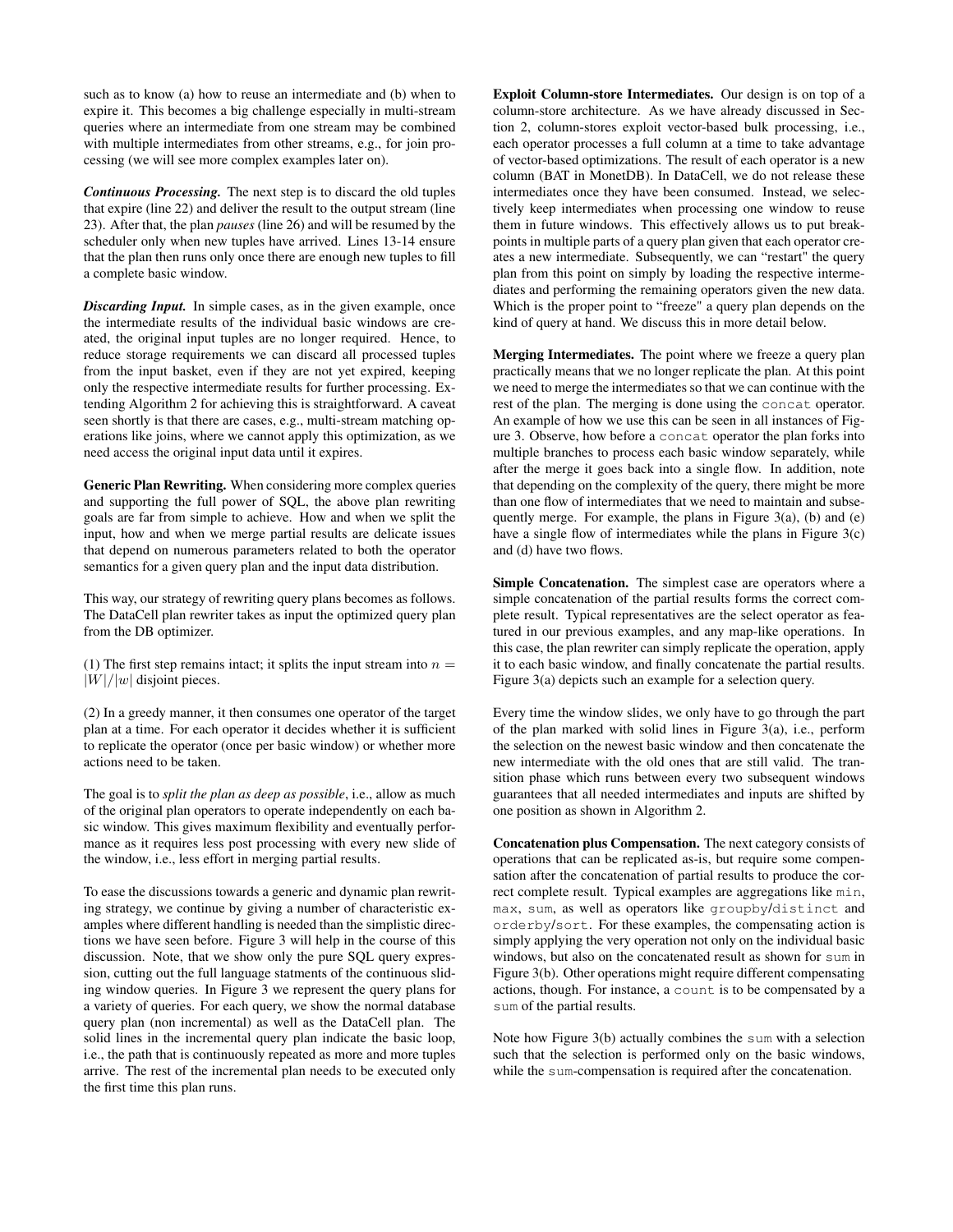

Figure 3: Examples of query plan transformations

select

a1 b1

suspend

Expanding Replication. A third category consists of operations that cannot simply be replicated to the basic windows as-is, but need to be represented by multiple different operations. For instance, Figure 3(c) sketches the incremental calculation of an average. Instead of simply replicating the average operation, we first need to calculate sum and count separately for each basic window, creating two separate data flows. Then, the global sum and count after concatenation are derived using the respective compensating actions as introduced above. Finally, dividing the global sum by the global count the two data flows are merged again to yield the requested global average.

spli

a1

a2

select

a1

a2

Synchronous Replication. All cases discussed so far consider unary operations, either individually or in linear combinations, involving only a single attribute, and hence a single input data flow with columnar evaluation. Once multiple attributes are involved, we get multiple, possibly interconnected data flows as depicted for a grouped aggregation query in Figure 3(d). Canonically applying the rewrite rules discussed above, we can replicate the different data flows synchronously over the basic windows and use the com-

pensating actions to merge the data flows into a single result just as in the original query plan.

a1

b1 split

susp

split

Multi-stream Queries. All cases so far only consider a single data stream and (from an  $N$ -ary relational point of view) unary (i.e., single-input) operations. In these cases, it is sufficient to simply replicate the operations as often as there are basic windows. For multiple data streams and  $N$ -ary operations to combine them, the situation is more complex. Consider, for instance, the case of two streams and a join to match them as depicted in Figure 3(e). For simplicity of presentation we assume that both streams use the same window size  $|W|$  and the same step size  $|w|$ . Given that we create the  $n = |W|/|w|$  basic windows per stream as time slices, i.e., independently of the actual data (e.g., the join attribute values), we need to replicate the join operator  $n^2$  times to join each basic window from the left stream with each basic window from the right stream. As with the other examples, the dashed operator instances in Figure 3(e) need to be evaluated only once during the initial preface. The solid operator instances need to be evaluated repeatedly, once for each step of the sliding window. Note that in this case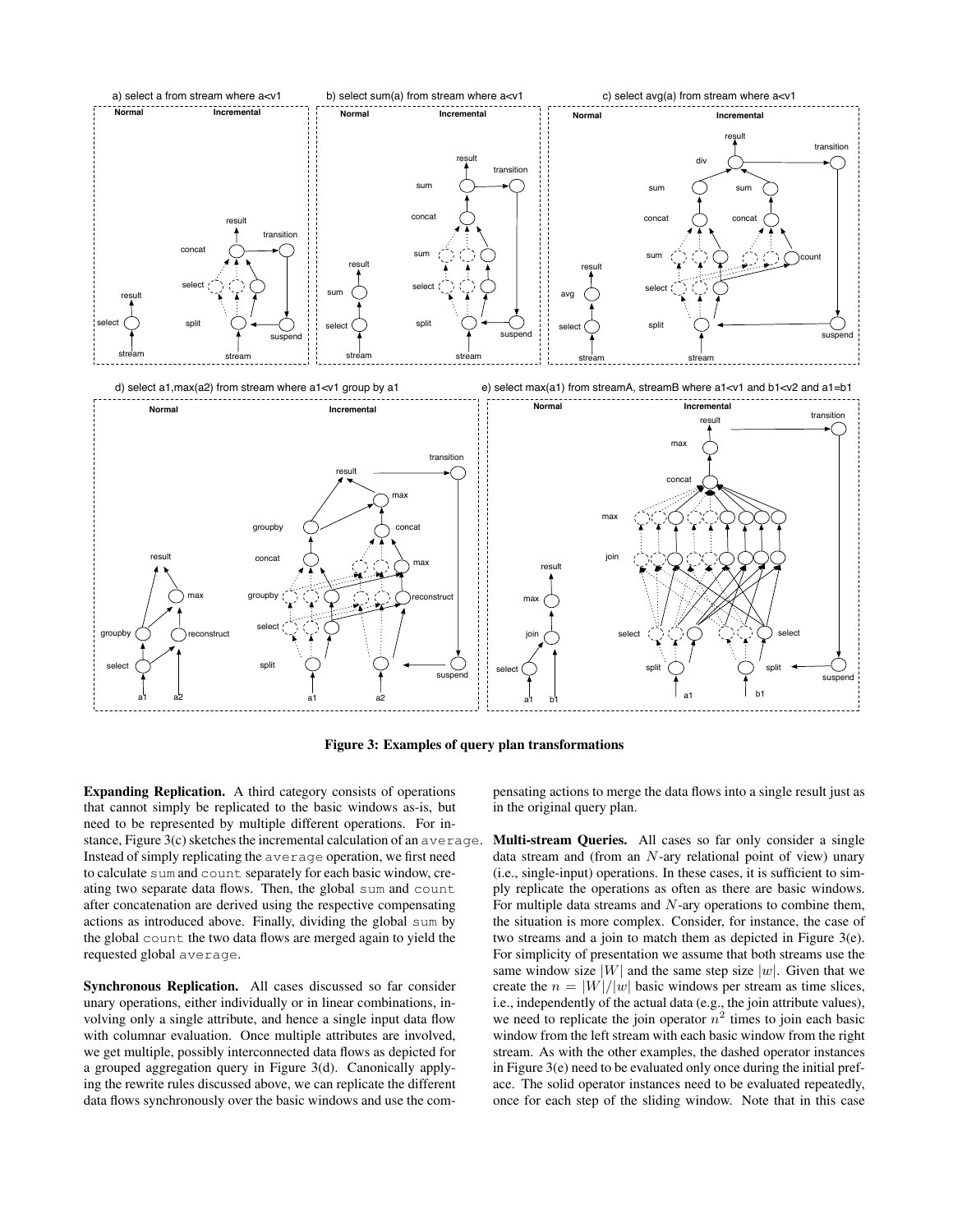we cannot discard the selection results once the join has consumed them for the first time. Rather, they need to be kept and joined with newly arriving data until the respective basic windows expire.

Landmark Window Queries. Landmark queries differ from sliding window queries in that subsequent windows share the same fixed starting point ("landmark"), i.e., tuples do not expire per window step. Tuples either never expire, or at most very infrequently, and then all past tuples expire by resetting the global landmark.

Supporting such queries is straightforward in our design. Since data never expires, we do not have to keep individual intermediate results per basic windows to concatenate the active ones per step. Instead, we need to keep only one cumulative result for each concat operation in our DataCell plans in Figure 3. In fact, there is not even a need to split the preface in  $n$  basic windows. The initial window can be evaluated in one block; only newly arriving data is evaluated once a basic windows is filled as discussed above.

Time-based sliding windows. Our approach is generic enough to support both main sliding window types, i.e., count-based and timebased queries. In the first case, the window size and the sliding function are expressed in quantity of tuples, so counting and slicing the input stream is a straightforward process. In the case of timebased queries, the window parameters are defined in terms of time, e.g., a query with window size 1 hour that slides per 10 minutes. Once a tuple arrives into the system it is tagged with a timestamp that indicates its arrival time (we could also process the window based on the generation tuple time). The splitting of the stream data now happens by taking into account the tuple timestamps. We devide the stream into time intervals; say equal to the sliding period. This means that each basic window contains as many tuples as they arrived in the corresponding time interval. In this way, we could end up with unequally filled basic windows. After that point, DataCell processes the time-based window query following the same methodology we have discussed so far. Empty basic windows are recognized and simply skipped.

Optimized Incremental Plans. The decision to split the initial window into  $n = |W|/|w|$  basic windows is purely driven by the semantics of sliding window queries. Further performance considerations are not involved. Consequently, the DataCell incremental plans as described so far start processing the next step only once sufficient tuples have arrived to fill a complete basic window. The response time from the arrival of the last tuple to fill the basic window until the result is produced is hence determined by the time to process a complete basic window of  $|w|$  tuples (plus merging the partial results of all  $n$  active basic windows).

However, since tuples usually arrive in a steady stream, a fraction of the basic window could be processed before the last tuple arrives. This would leave fewer tuples to be processed after the arrival of the last tuple, and could hence shorten the effective response time.

In fact, the above described DataCell approach provides all tools to implement this optimization. The idea is to process the latest basic window incrementally just as we process the whole window incrementally. Instead of waiting for  $|w|$  tuples, the basic loop is triggered for every  $|v| = |w|/m$  tuples, splitting the basic window in m chunks. The results of the chunks are collected, but no global result is returned, yet. Only once m chunks have been processed, the  $m$  chunk results are merged into the basic window result, just like the  $n$  basic window results are merged into the window result above. Then, the  $n$  basic window results are merged and returned. This way, once the last basic window tuple has arrived, only  $|v| =$  $|w|/m$  tuples have to be processed before the result can be returned.

Choosing m and hence |v| is a non-trivial optimization task.  $m =$ |w| minimizes |v| and thus the pure data processing after the arrival of the last tuple, but maximizes the overhead of maintaining and merging the chunk results.  $m = 1$  is obviously the original case without optimization.

Given that both processing costs and merging overhead depend on numerous hardly predictable parameters, ranging from query characteristics over data distributions to system status, we consider analytical models with reasonable accuracy hardly feasible. Instead, we propose a dynamic self-adapting solution. Starting with  $m = 1$ , we successively increase  $m$ , monitoring the response time for each  $m$  for a couple of sliding steps. It is to be expected that the response times initially decrease with increasing  $m$  as less data needs to be processed after the arrival of the last tuple. Only once the increasing merging overhead outweighs the decreasing processing costs, the response times increase, again. Then, we stop increasing  $m$ and reset it to the value that resulted in the minimal response time. Next to increasing  $m$  linearly or exponentially (e.g., doubling with each step), bisection in the interval  $[1, |w|]$  is a viable alternative for finding the best value for m.

Row-store Processing. This paper presents incremental processing in DataCell designed over a column-store. However, we do not see any reason why our techniques could not be applied in rowstores, too, possibly with some modifications to handle N-ary relations. The key point is to be able to split the stream and then "freeze" and "resume" execution of a plan at the proper points. Using MonetDB with its operator-at-a-time bulk processing and materialization of all (narrow) intermediate result columns, we get this "for free". Row-stores usually use a tuple-at-a-time volcano-style pipelining execution model. Hence, the major extension required is to introduce intermediate result materialization for each operator that precedes a concat operation in the incremental plans in Figure 3. While this used to be considered an unbearable overhead, row-stores implement similar techniques for sharing intermediate results for multi-query optimization, and recently we have seen successful exploitation of intermediates in eddies [16]. These ideas combined with the DataCell incremental processing scheme provide a promising set up for incremental processing in row-stores.

#### 4. EXPERIMENTAL ANALYSIS

In this section, we provide a detailed experimental analysis of incremental processing in our DataCell implementation over MonetDB v5.15 All experiments are on a 2.4 GHz Intel Core2 Quad CPU equipped with 8 GB RAM and running Fedora 12.

Experimental Set-up and Outline. We compare incremental processing in DataCell against the typical re-evaluation approach which reflects the straightforward way of implementing streaming over a DBMS. We refer to the latter implementation as DataCellR in the rest of the experiments. In addition, we compare DataCell against a state-of-the-art commercial stream engine, clearly demonstrating the successful design of incremental processing over an extensible DBMS kernel and the potential of blending ideas from both worlds.

### 4.1 Re-evaluation Vs Incremental Processing

In the first part of the experimentation we will study DataCell and DataCellR to acquire a good understanding of how a typical DBMS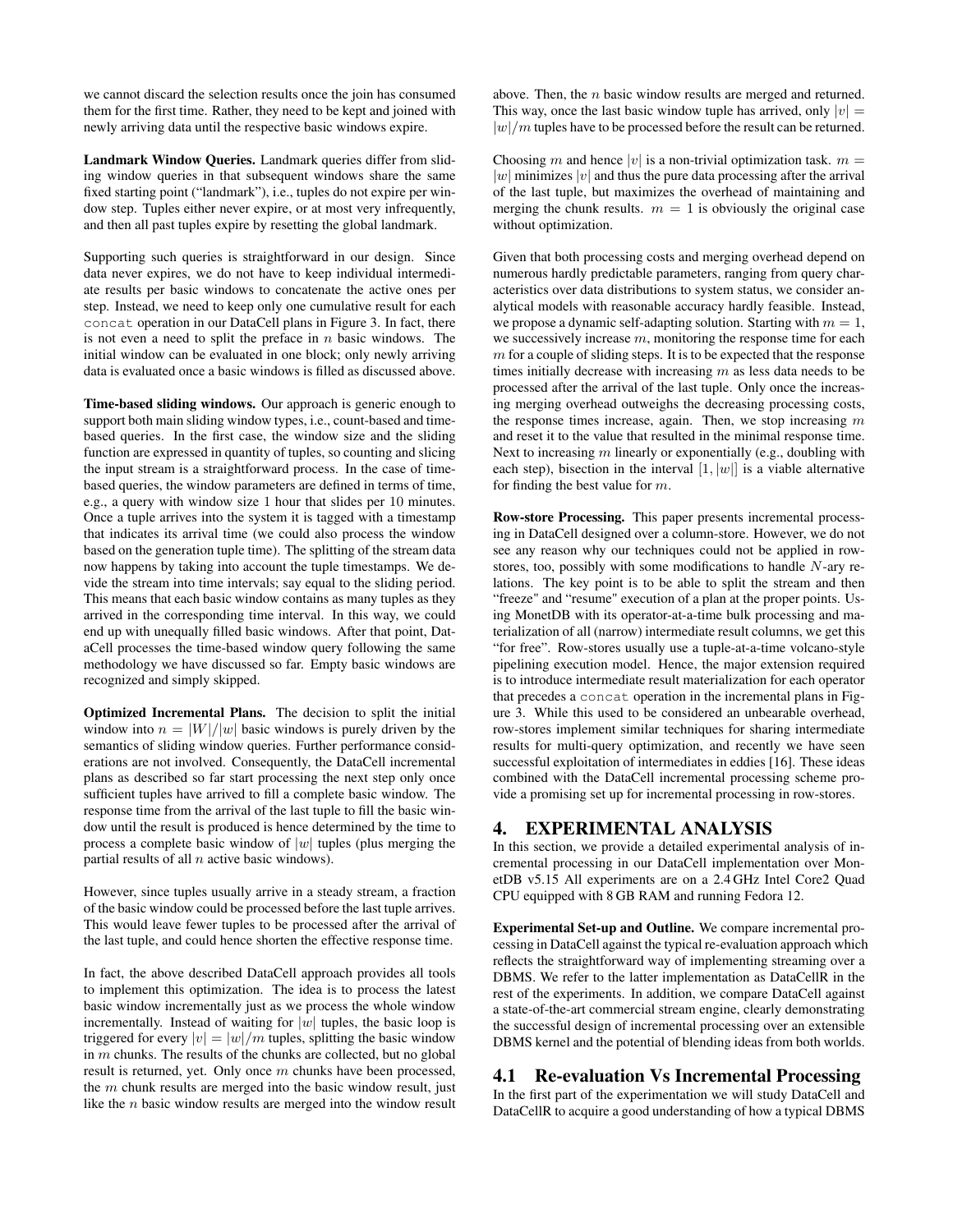

Figure 4: Basic Performance

performance can be transformed into an incremental one and the parameters that affect it. Given that these two implementations are essentially built over the same code base, this gives a clear intuition of the gains achieved by the incremental DataCell over a solid baseline. Then, with this knowledge in mind, in the second part we will see in detail how this performance compares against a specialized engine and what are the parameters that can swing the behavior in favor of one or the other approach.

We will use a single stream and a multi-stream query.

```
(Q1) SELECT x1, sum(x2)
FROM stream
WHERE x1 > v1 GROUP BY x1
```

```
(Q2) SELECT max(s1.x1), avg(s2.x1)
FROM stream1 s1, stream2 s2
WHERE s1.x2 = s2.x2
```
Basic Performance. The first experiment demonstrates the response times as the windows slide. Considering the single stream query first, we use a fixed window size, step and selectivity. Here, we use window size  $|W| = 1.024 * 10^7$  tuples, window step  $|w| = 2 * 10<sup>4</sup>$  tuples, and 20% selectivity. This way, the Data-Cell plan rewriter splits the initial window into 512 basic windows. Each time the system gets  $|w|$  new tuples, it processes them and merges the result with those of the previous 511 basic windows.

Figure 4(a) shows the response times for 20 windows. For the initial window, both DataCellR and DataCell need to process  $|W|$  tuples and achieve similar performance. DataCell is slightly faster mainly because executing the group-by operation on smaller basic windows yields better locality for random access. For the subsequent sliding steps (windows 2-20), DataCellR shows the same performance as for the first one, as it needs to perform the same amount of work each time. DataCell, however, benefits from incremental processing, resulting in a significant advantage over DataCellR. Reusing the intermediate results of previously processed basic windows, DataCell only needs to process the  $|w|$  tuples of the new basic window, and merge all intermediate results. This way, DataCell manages to fully exploit the ideas of incremental processing even though it is designed over a typical DBMS kernel. It nicely blends the best of the stream and the DBMS world.

For the double stream query, Query 2, we treat both streams equally,

using window size  $|W| = 1.024 * 10^5$  and window step  $|w| =$ 1600, i.e., the initial windows of both streams are split into 64 basic windows each. Figure 4(b) shows even more significant benefits for DataCell over DataCellR. The reason is that Query 2, is a complex multi-stream query that contains more expensive processing steps, i.e., join operators. DataCell effectively exploits the larger potential for avoiding redundant work.

The fact that incremental processing beats re-evaluation is not surprising of course (although later we will demonstrate the opposite behavior as well). What is interesting to keep from this experiment is that by applying the incremental logic at the query plan level we achieve a significant performance boost achieving efficient incremental processing within a DBMS.

Varying Query Parameters. The processing costs of a query depend on a number of parameters related to the semantics of the query, e.g., selectivity, window size, step size, etc. These are not tuning parameters, but reflect the requirements of the user. In general, the more data a query needs to handle (less selective/bigger windows, etc.), the more incremental processing benefits as it avoids processing the same data over and over again.

Selectivity. We start with Query 1, using a window size of 1.024 ∗  $10^7$  tuples and a step of  $2*10^4$  tuples. By varying the selectivity of the selection predicate from 10% to 90%, we increase the amount of data that has to be processed by the group-by and aggregation. Figure 5(a) shows the results. For both DataCellR and DataCell, the response times for a sliding step increase close to linear with the increasing data volume. However, the gradient for DataCellR is much steeper as it needs to process the whole window. Incremental processing allows DataCell to process only the last basic window, resulting in a less steep slope, and hence, an increasing advantage over DataCellR.

A similar effect can be seen with the join query in Figure 5(b). We use  $|W| = 1.024 * 10^5$  and  $|w| = 1600$  and vary the join selectivity from  $10^{-5}\%$  to  $10^{-2}\%$ . Due to the more expensive operators in this plan, the benefits of DataCell are stronger than before.

Window Size. For our next experiment, we use Query 1 with selectivity 20% and vary the window size. Keeping the number of basic windows invariant at 512, the step size increases with the total window size. Figure 6(a) reports the response time required for a sliding step using three different window sizes. The bigger the window, i.e., the more data we need to process, the bigger the benefits of incremental processing with DataCell over DataCellR materializing more than a 50% improvement. Again this clearly demonstrates the effectiveness of our incremental design using a generic storage and execution engine.

Landmark Queries. By definition, the window size of landmark queries increases with each sliding step, the step size is invariant. We run the following single-stream query as landmark query, using  $|w| = 2.5 * 10^6$  and 20% selectivity.

```
(Q3) select max(x1), sum(x2)from stream where x1>v1
```
Figure 6(b) shows the response time for 40 successive windows. As in Figure 4, DataCellR and DataCell yield very similar performance for the initial window, where both need to process all data.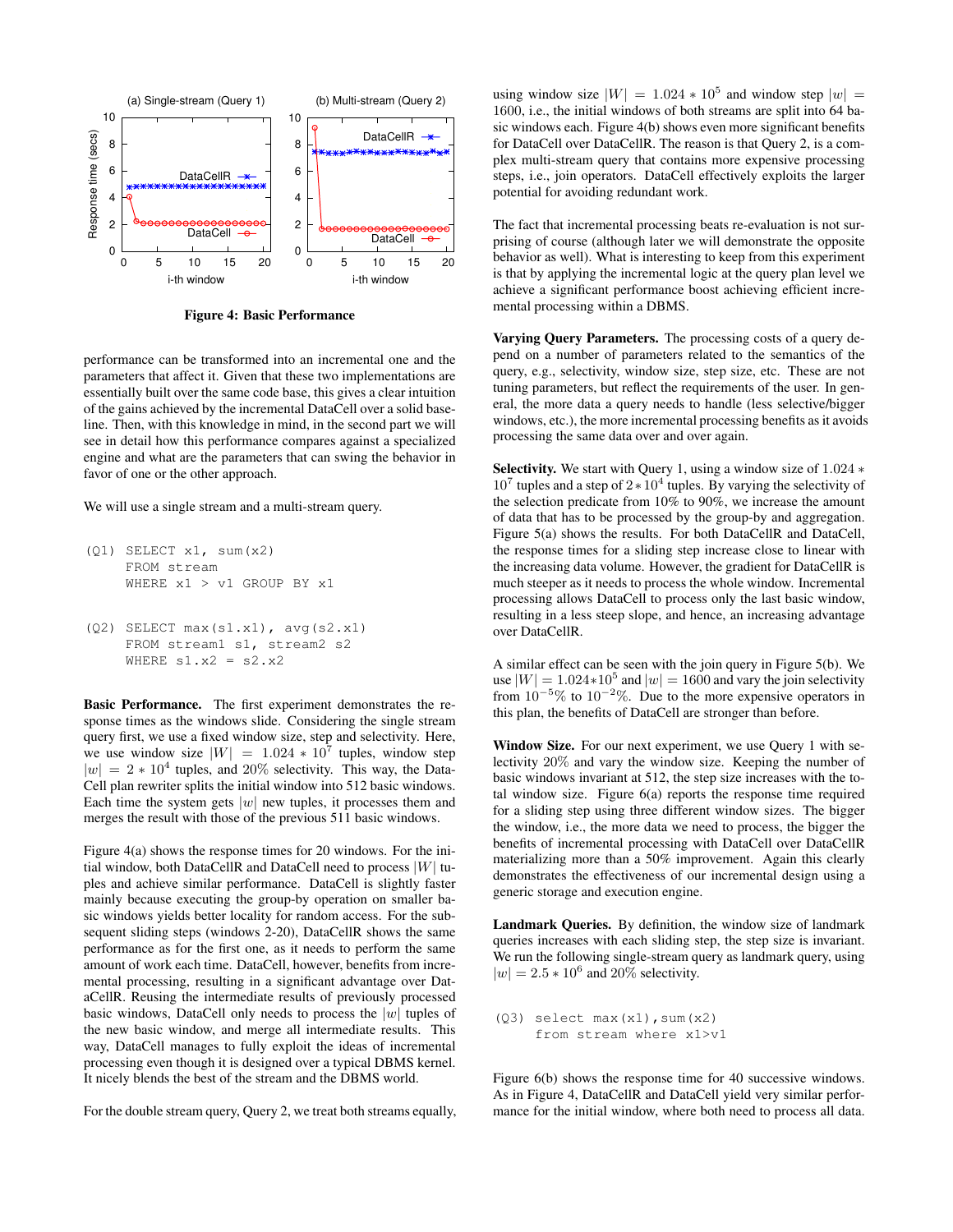



Figure 7: Decreasing Step (Incr. Number of Basic Windows)

Figure 8: Query Plan Adaptation

The re-evaluation approach of DataCellR then makes the response time grow linearly with the growing window size. With DataCell, the response time for the second query drops to what is required to process only the new basic windows, and then stays constant at that level, exploiting the benefits of incremental processing.

With invariant window size, decreasing the step size in turn means increasing the number of basic windows per window, i.e., the number of intermediate results that need to be combined per step.

Figure 7(a) shows the results for Query 1. We use window size  $w = 1.024 * 10^7$  tuples and a selectivity of 20%. With a small number of basic windows, i.e., with a big window step, we still need to process a relatively big amount of data each time a window is completed. Thus, response times are still quite high, e.g., for 2 basic windows. However, as the number of basic windows increases, DataCell improves quickly until it stabilizes once fixed initialization costs dominate over data-dependent processing costs.

Figure 7(a) also breaks down the cost of DataCell into two components. First, is the actual query processing cost, i.e., the cost spent on the main operators of the plan that represent the original plan flow. Second is the merging cost, i.e., all additional operators needed to support incremental processing, i.e., operators for merging intermediates, performing the transitions at the end of a query plan and so on. Figure 7(a) shows that the cost of merging becomes negligible. The main component is the query processing cost required for the original plan operators.

Notice also that there is a small rise in the total incremental cost with many basic windows (i.e.,  $>1024$  in Fig. 7(a)). This is attributed to the query processing cost which as we see in Figure 7(a) follows the same trend. What happens is that with more basic windows, a larger number of intermediates are maintained. Their total size remains invariant. However, with more basic windows, there are more (though smaller) intermediates to be combined and thus more operator calls required to make these combinations (the group-by) in this case. The administrative cost of simply calling these operators becomes visible with many basic windows.

Figure 7(b) shows a similar experiment for Query 2. Overall the trend is similar, i.e., cutting the stream window into smaller basic windows, brings benefits. The big difference though is that the break down costs indicate an opposite behavior than with Query 1. This time, the query processing cost becomes negligible while the merging cost is the one that dominates the total cost once the query processing part becomes small. The reason is that the intermediates this time are quite big, meaning that simply merging those interme-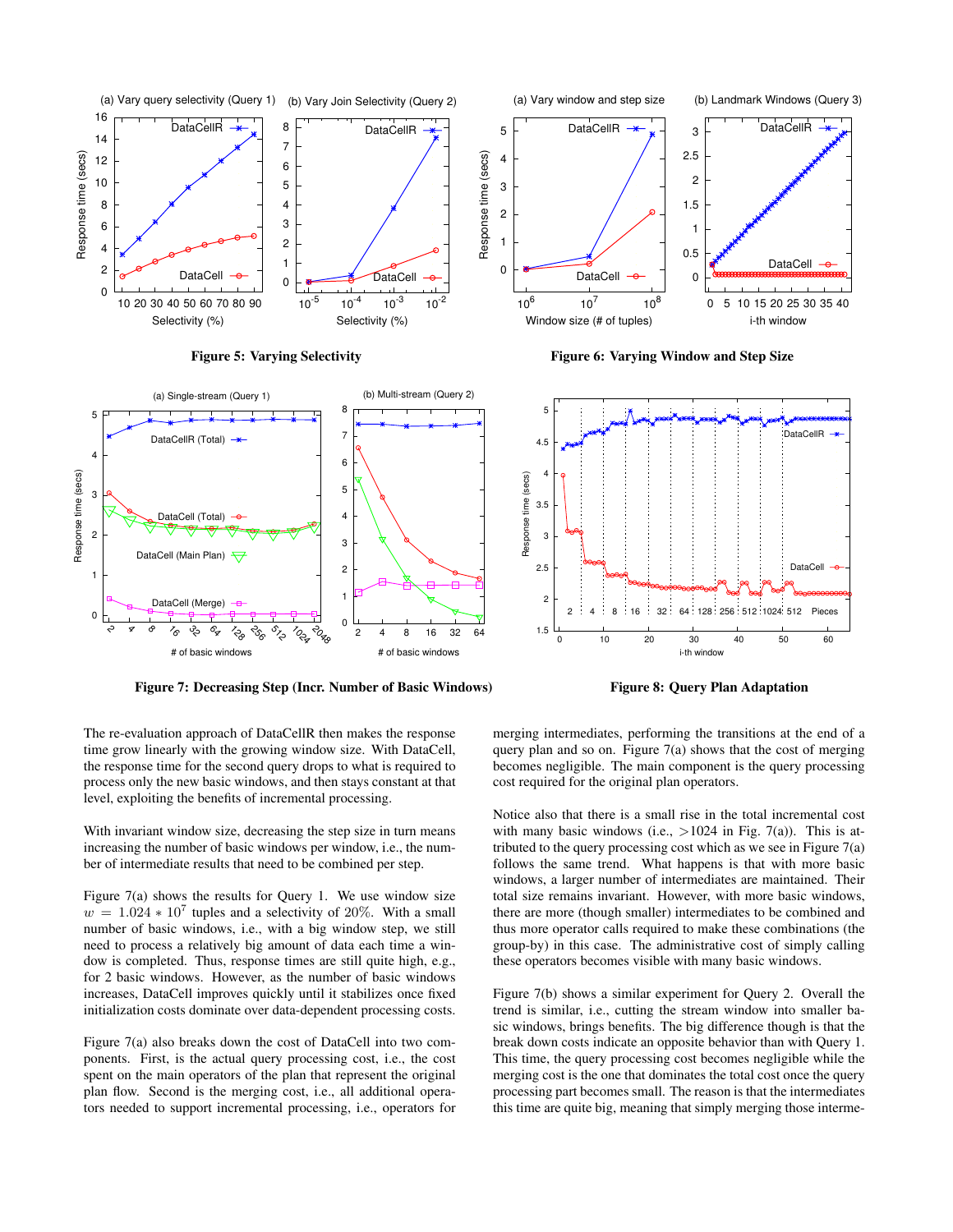

Figure 9: Against a Stream Engine

diates is significantly more expensive. This cost is rather stable given that the total size of intermediates is invariant with invariant window size, regardless of the step size.

Optimization. As discussed in Section 3 and supported by the results of the above experiments, the response time of incremental DataCell plans can further be improved by pro-actively processing the last basic window in smaller chunks than the step size defined in the query. This way, we favor a dynamic self-adapting approach over a static optimization using an analytical cost model. Figure 8 shows the results of an experiment where DataCell successively doubles the number  $m$  of chunks for a basic window every five steps as proposed in Section 3. By monitoring the response times and adjusting m, DataCell provides a steady performance improvement up to  $m = 512$ . With  $m = 1024$ , the performance starts degrading, triggering DataCell to resort to  $m = 512$ .

#### 4.2 Comparison with a Specialized Engine

Here, we test our DataCell prototype against a state-of-the-art commercial specialized engine. Due to license restrictions we refrain from revealing the actual system and we will refer to it as SystemX. In addition, we tested a few open-source systems but we were not successful in installing and using them, e.g., TelegraphCQ [12] and STREAM [6]. These systems were academic projects and are not supported anymore making it very difficult to use them (in fact we are not aware of any stream papers comparing against any of these open-source stream systems). For example, TelegraphCQ compiled on our contemporary Fedora 12 system only after fixing some architecture-specific code. However, we did not manage to analyze and fix the crashes that occurred repeatedly when running continuous queries. System STREAM seemed to work correctly but the functionalities of getting the performance metrics did not work. The most important issue though is that it does not support sliding windows with a slide bigger than a single tuple. Nevertheless, we are confident that comparison against a most up-to-date version of a state-of-the-art commercial engine provides a more competitive benchmark.

For this experiment, we use the double stream Query 2. The metric reported is the total time needed for the system to consume a number of sliding windows and produce all results. Using a total of 100 windows and 64 basic windows per window, we vary the window size between  $|\underline{W}| = 10^3$  and  $|\overline{W}| = 10^5$  tuples with the respective step size growing from  $|\underline{w}| = |\underline{W}|/64 \approx 16$  to  $|\overline{w}| = |\overline{W}|/64 \cong 1600$  tuples. Thus, in total, we feed the system  $|\underline{W}| + 100 * |\underline{w}| \cong 2600$  tuples in the most lightweight case and with  $|\overline{W}|+100*|\overline{w}| \cong 260000$  tuples in the most demanding case.

Here, we test the complete software stack of DataCell, i.e., data is read from an input file in chunks. It is parsed and then it is passed into the system for query processing. The input file is organized in rows, i.e., a typical csv file. DataCell has to parse the file and load the proper column/baskets for each batch. Similarly for SystemX. For all systems, we made sure that there is no extra overhead due to tuple delays, i.e., the system never starves waiting for tuples, representing the best possible behavior.

Figure 9 shows the results. It is broken down into Figure 9(a) for small windows, i.e., smaller than  $10<sup>4</sup>$  tuples and into Figure 9(b) for bigger windows. For very small window sizes, we observe that plain DataCellR gives excellent results, even outperforming the stream solutions in the smaller sizes. The amount of data to be processed is so small that simply the overhead involved around the incremental logic in a stream implementation becomes visible and decreases performance. This holds for both DataCell and SystemX, with the latter having a slight edge for the very small sizes.

Response times though are practically the same for all systems as they are very small anyway. However, as the window and step size grow, we observe a very different behavior. In Figure 9(b), we see that plain DataCellR is losing ground to DataCell. This time, the amount of data and thus computation needed becomes more and more significant. The straightforward implementation of stream processing in a DBMS cannot exploit past computation leading to large total costs. In addition, we see another trend; DataCell scales nicely with the window size and now becomes the fastest system.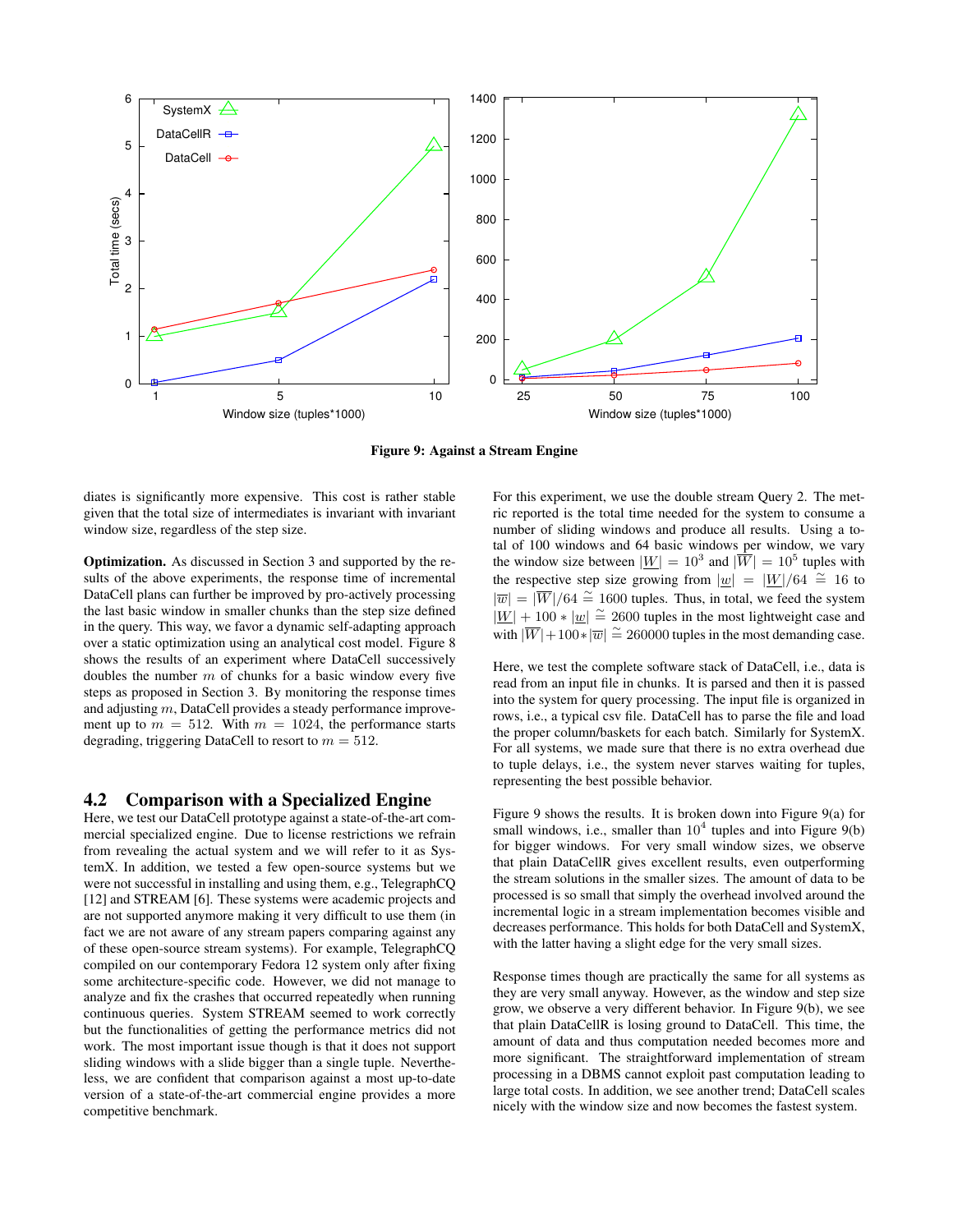SystemX fails to keep up with DataCell and even plain DataCellR. When going for large amounts of data and large windows, batch processing as exploited in DataCell, gains a significant performance gain over the typical one tuple at a time processing of specialized engines. The main reason is that we amortize the continuous query processing costs over a large number of tuples as opposed to a single one. In addition, the incremental logic overhead is moved up to the query plan as opposed to each single operator.

Modern trends in data warehousing and stream processing support this motivation [35] where continuous queries need to handle huge amounts of data, e.g., in the order of Terabytes while the current literature on stream processing studies only small amounts of data, i.e., 10 or 100 tuples per window in which case tuple at a time processing behaves indeed well. An interesting direction is hybrid systems, i.e., provide both low-level incremental processing as current stream engines and high level as we do here, and interchange between different paradigms depending on the environment. For example, here DataCell merely needs to switch between re-evaluation and incremental processing when the window size becomes quite small or large respectively.

Finally, the figure on the right breaks down the DataCell costs seen in the previous figure into pure query processing costs and loading costs, i.e., the costs spent in parsing and loading the input file. We see that query processing is the major component while loading represents only a minor fraction of the total cost.



#### 5. RELATED WORK

DataCell fundamentally differs from existing stream efforts [7, 8, 12, 13, 15, 20, 29], etc. by building on top of the storage and execution engine of a DBMS kernel. It opens a very interesting path towards exploiting and merging technologies from both worlds.

Compared to even earlier efforts on *active* databases, e.g., [32], DataCell adds support for specialized stream functionalities, i.e., incremental processing. Efforts in active databases strongly resemble the simplistic re-evaluation model we studied here as well.

Incremental processing in a DBMS has been studied in the context of updating materialized views, e.g., [9, 22], but there the scenario is very different given that it targets read-mostly environments whereas a stream scenario is by definition a write-only one.

Truviso Continuous Analytics system [18], a commercial product of Truviso, is another recent example that follows the same approach as DataCell. They extend the open source PostgreSQL DBMS [31] to enable continuous analysis of streaming data, tackling the problem of low latency query evaluation over massive data volumes. TruCQ integrates streaming and traditional relational query processing. It is able to run SQL queries continuously and incrementally over data while they are still coming and before they are stored (if needed) in *active database tables*. TruCQ's query processing significantly outperforms traditional *store-first-query-later* database technologies as the query evaluation has already been initiated when the first tuples arrive. It allows evaluation of one-time

queries, continuous queries, as well as combinations of both types.

Another recent work, coming from the HP Labs [14], also confirms the strong research attraction for this trend. It defines an extended SQL query model that unifies queries over both static relations and dynamic streaming data, by developing techniques to generalize the query engine. It also extends the PostgreSQL database kernel [31], building an engine that can process persistent and streaming data in a uniform design. First, they convert the stream into a sequence of *chunks* and then continuously call the query over each sequential chunk. The query instance never shuts down between the chunks, in such a way that a cycle-based transaction model is formed.

The main difference of DataCell over the above two related efforts lies in the underlying architecture. DataCell builds over a columnstore kernel using a columnar algebra instead of a relational one, bulk processing instead of volcano and vectorized query processing as opposed to tuple-based. Here we exploited all these architectural differences to provide efficient incremental processing by adapting the column-store query plans.

So Does one Size Fit all? In recent years, researchers have argued that the time has come that a generic DBMS can no longer provide efficient support for all possible kinds of application scenarios [34]. The path set by DataCell, Truviso and the HP effort does not oppose such ideas; quite the contrary. DataCell and other approaches add significant components that drastically change the architecture. However, critical core functionality is kept intact, e.g., operator implementations, optimizer modules, etc. This way, DataCell does not build on top of a closed DBMS architecture, but on top of an extensible database kernel.

### 6. FUTURE WORK

The road-map for DataCell research calls for innovation in many other important aspects of stream processing and the combination with already stored data. Thus, one can distinguish between challenges that come from the fact that stream processing is performed in a DBMS and challenges that arise by combining the two query processing paradigms in one.

Regarding the first challenge, the goal is to provide all essential streaming functionality and features without losing the DBMS strong storage and querying capabilities. We envision that a path where most of the functionality is provided via plan rewriting and minimal lower level operator changes is a promising one. For example, resource management, scheduling, and optimization in the presence of numerous queries is a critical topic. Similarly to incremental processing, this area has received a lot of attention with innovative solutions, e.g., [33]. DataCell offers all the available ingredients to achieve similar levels of multi-query optimizations while keeping the underlying generic engine intact. For example, a single factory (i.e., plan) may dynamically split into multiple pieces or merge with other relevant factories to allow for efficient sharing of processing costs leading to very interesting scenarios in how the network of factories and baskets is organized and adapts. Again, these issues can be resolved at a higher level through plan rewriting. The intermediates created for incremental processing can be reused by many queries, while partitioning and scheduling decisions can also adapt to the new parameters. For example in [24] we have presented a scheme of how multiple queries can cache and exploit intermediates in a column-store kernel. The basic concepts for multi-query processing in DataCell have been presented in [27].